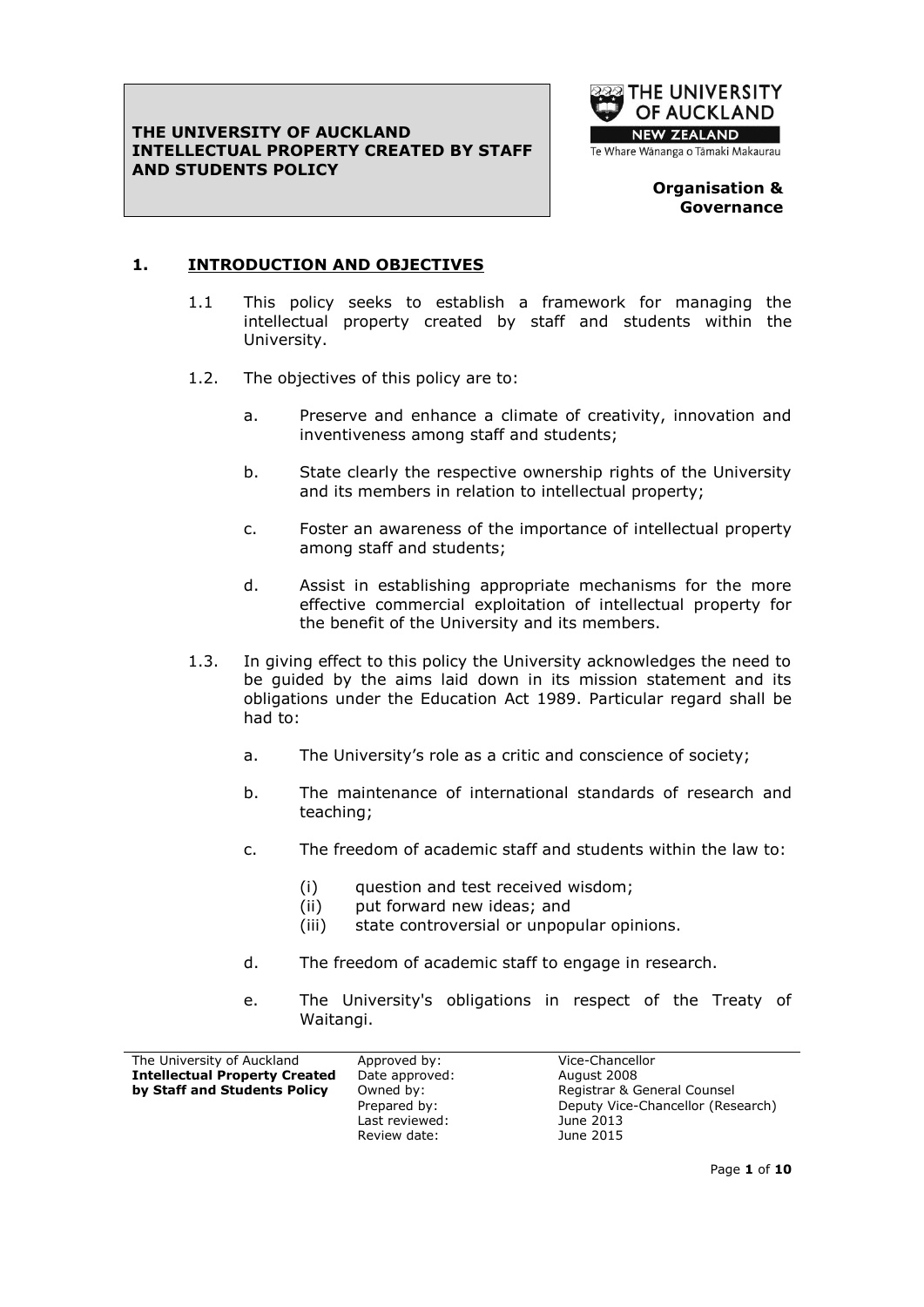- 1.4. Except as it may affect the rights and obligations of staff and students this policy is not intended to govern dealings between the University and third parties concerning intellectual property.
- 1.5. The University reserves the right to enter into express agreements with individual staff or students relating to intellectual property. Such agreements may be at variance with this Policy.
- 1.6. This Policy is to be administered and interpreted in accordance with the objectives and obligations set out in §1.2 and §1.3.

### **2.0 DEFINITIONS**

For the purposes of this policy:

- 2.1. "Academic institution" means any public or private sector organisation whether inside or outside New Zealand engaged in the provision or delivery of tertiary education and includes tertiary institutions established under the Education Act 1989.
- 2.2. "Academic staff member" means a staff member appointed by the University to undertake teaching or research.
- 2.3. "Artistic work" means an artistic work as defined by the Copyright Act 1994.
- 2.4. "Building" means a building as defined by the Copyright Act 1994.
- 2.5. "Book" includes sections in books.
- 2.6. "Collective copyright licence" means a licensing scheme covering the work of more than one author but does not include those schemes referred to in section 147(1)(a) and (b) of the Copyright Act 1994.
- 2.7. "Copying" means copying as defined in the Copyright Act 1994.
- 2.8. "Copyright work" means those original works referred to in section 14 of the Copyright Act 1994 and further defined in section 2 of that statute or their equivalents under other applicable law and includes a work of joint authorship.
- 2.9. "Creator" means any person who produces, invents, discovers, originates, develops or puts into practice any intellectual property and "create", "created" and "creating" have corresponding meanings.
- 2.10. "Dramatic work" means a dramatic work as defined by the Copyright Act 1994.

| The University of Auckland           |  |
|--------------------------------------|--|
| <b>Intellectual Property Created</b> |  |
| by Staff and Students Policy         |  |

**IDate approved:** August 2008 Last reviewed: June 2013 Review date: June 2015

Approved by: Vice-Chancellor **by:** Begistrar & General Counsel Prepared by: Deputy Vice-Chancellor (Research)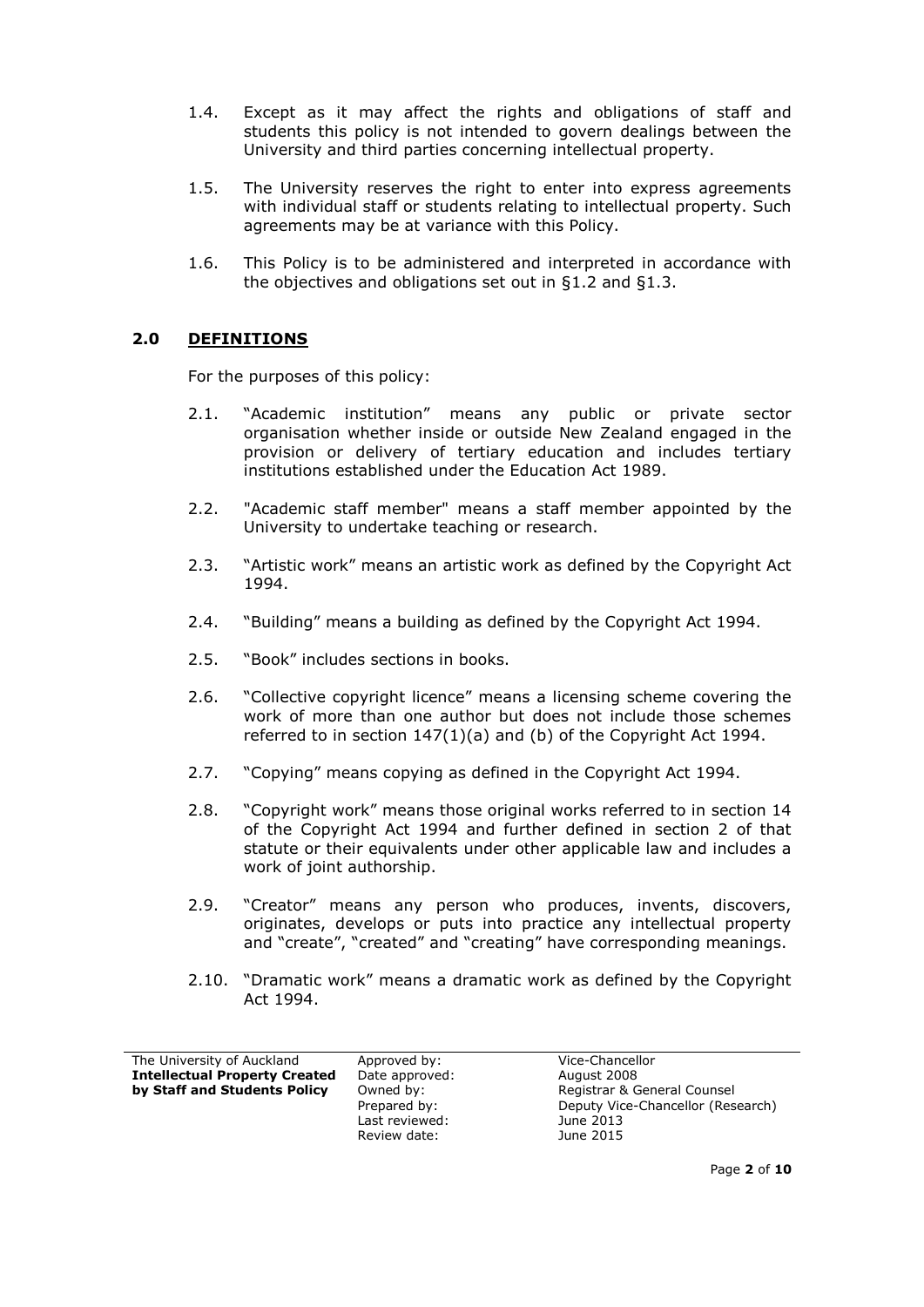- 2.11. "Excluded copyright work" means:
	- a. A monograph, journal article, book or conference paper whether first published in hard copy or in some other format; and
	- b. Except where expressly and separately commissioned by the University independently of any employment agreement
		- (i) A dramatic work;
		- (ii) The words of a song;
		- (iii) A musical work;
		- (iv) A work of fine art;
		- (v) Instructional material.
- 2.12. "Instructional material" means any copyright work prepared specifically for the purpose of assisting teaching and learning.
- 2.13. "Intellectual Property" means any discovery, innovation, invention, form, shape, sound, image, expression, technique or process which is the product of skill, effort or intellect and includes:
	- a. Copyright works and performances;
	- b. Patentable and potentially patentable subject matter and associated know how;
	- c. Plant varieties and invented life forms;
	- d. Designs, registrable or otherwise;
	- e. Databases and other valuable or potentially valuable information, including research outcomes and records;
	- f. Material subject to an obligation of confidence;
	- g. Layout designs for integrated circuits;
	- h. Signs or insignia of origin, quality, reputation, or commercial connection;
	- i. Registered and unregistered trademarks and business names;
	- j. Instructional material.
- 2.14. "Intellectual property right" or "right to intellectual property" means any claim, right or interest in intellectual property which is

| The University of Auckland           | Approved by:   | Vice-Chancellor                   |
|--------------------------------------|----------------|-----------------------------------|
| <b>Intellectual Property Created</b> | Date approved: | August 2008                       |
| by Staff and Students Policy         | Owned by:      | Registrar & General Counsel       |
|                                      | Prepared by:   | Deputy Vice-Chancellor (Research) |
|                                      | Last reviewed: | June 2013                         |
|                                      | Review date:   | June 2015                         |
|                                      |                |                                   |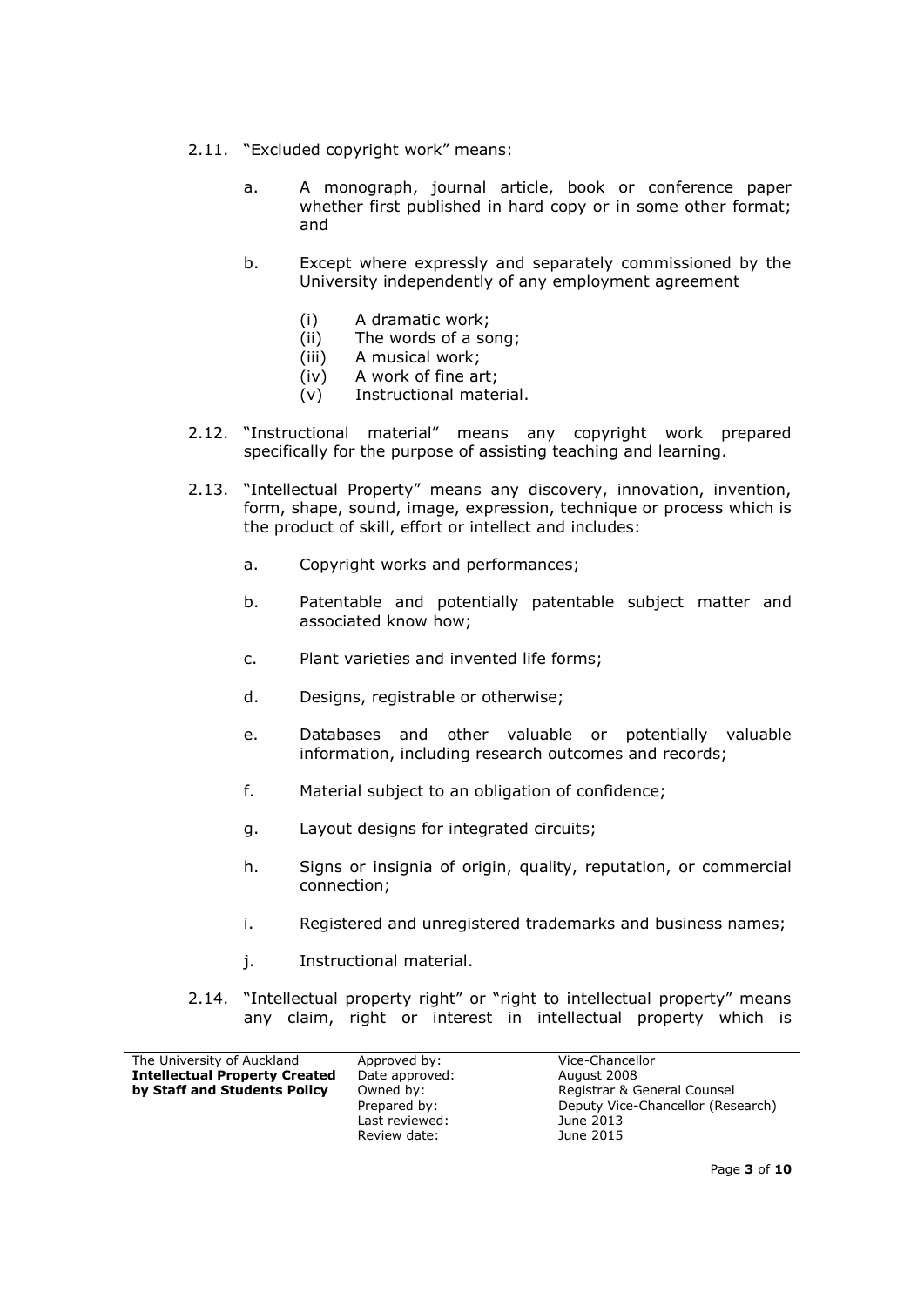enforceable under the law of New Zealand or any other country, whether by contract or direct operation of law.

- 2.15. "Layout design" means a layout design as defined in the Layout Designs Act 1994.
- 2.16. "Licensing scheme" means a licensing scheme as defined in the Copyright Act 1994.
- 2.17. "Member of the University" includes staff, students, and officers of the University.
- 2.18. "Moral rights" are the rights conferred on authors and others under Part IV of the Copyright Act 1994 or equivalent provisions under the law of the place where such rights are sought to be enforced.
- 2.19. "Musical work" means a musical work as defined in the Copyright Act 1994.
- 2.20. "Performance" means a performance as defined in section 169 of the Copyright Act 1994 or other applicable law.
- 2.21. "Plant variety" means a plant variety as defined in the Plant Variety Rights Act 1987.
- 2.22. "Prescribed copying limit" means the terms and conditions on which a copyright work may be copied or accessed under a collective licensing agreement or where no such terms and conditions currently apply to the work, those laid down in Part III of the Copyright Act 1994.
- 2.23. "Research outcome" means the results and conclusions arrived at as the result of particular research activities and includes products, processes, experimental methods and supporting data.
- 2.24. "Research record" means any information concerning particular research activities recorded in a form capable of reproduction and includes notes, designs, drawings, memoranda and other writings.
- 2.25. "Sign" means sign as defined in the Trade Marks Act 1953.
- 2.26. "Staff member" means a person engaged by the University on an employment agreement.
- 2.27. "Student" means any person other than a staff member enrolled for any course or qualification offered by or on behalf of the University.
- 2.28. "Third party" means any person or organisation other than the University of Auckland or its members.

| The University of Auckland           |  |
|--------------------------------------|--|
| <b>Intellectual Property Created</b> |  |
| by Staff and Students Policy         |  |
|                                      |  |

Date approved: August 2008 Last reviewed: June 2013 Review date: June 2015

Approved by: Vice-Chancellor **by:** Begistrar & General Counsel Prepared by: Deputy Vice-Chancellor (Research)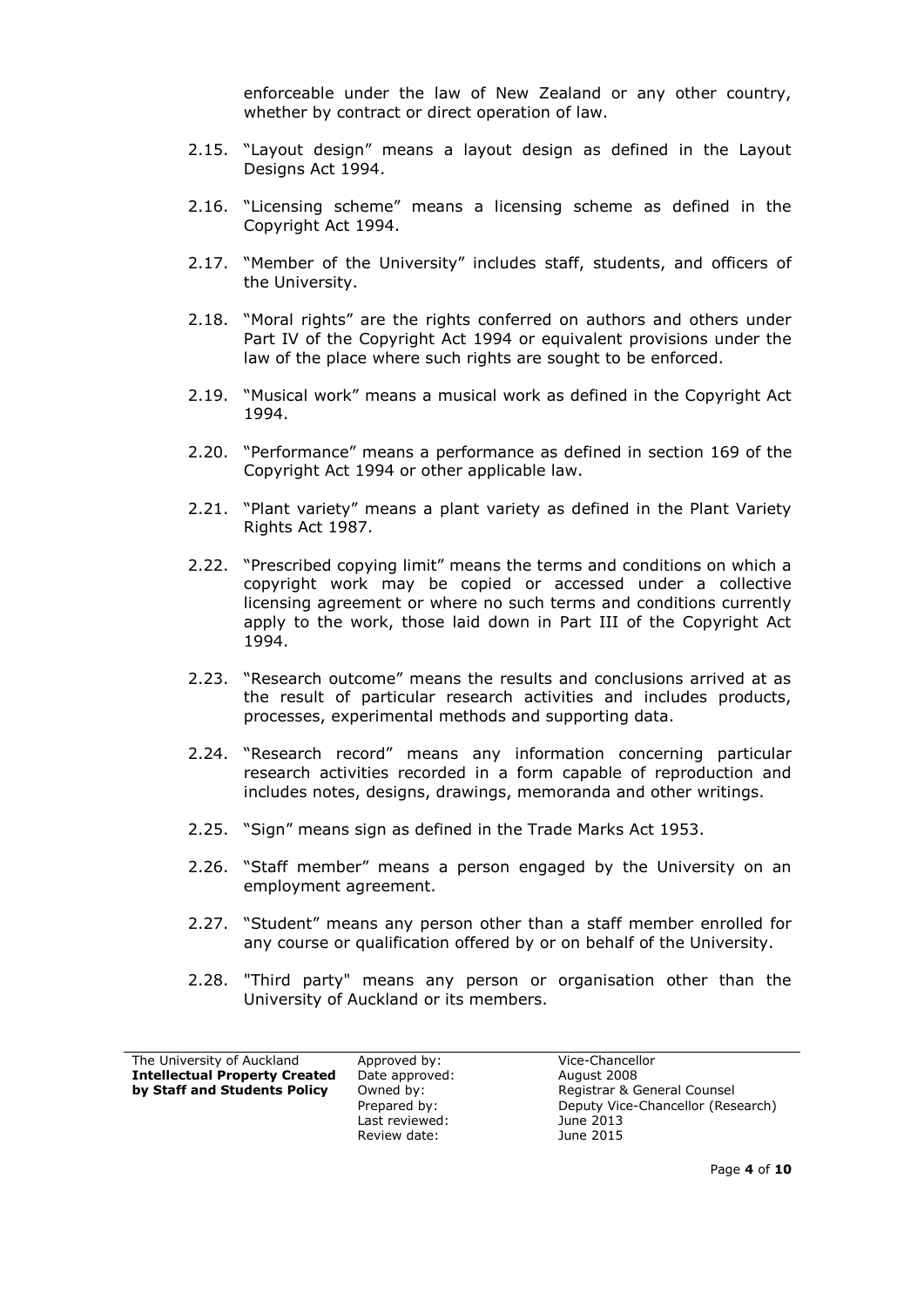- 2.29. "Trade mark" means a trade mark as defined in the Trade Marks Act 1953.
- 2.30. "University" means the University of Auckland and all subsidiary companies and entities owned by the University and includes:
	- a. Auckland UniServices Limited;
	- b. Such other person or organisation as may be specified from time to time by the Vice Chancellor as being affiliated to the University for the purposes of this policy.
- 2.31. "University resources" means money or property owned, provided or obtained by the University and includes:
	- a. Pre-existing intellectual property rights vested in the University;
	- b. Funds obtained by or through the University.
- 2.32. "Work of fine art"
	- a. Means an artistic work originally produced in single or limited editions and not intended for industrial application or use; but
	- b. Does not include:
		- (i) a work of architecture being a building or a model or plan for a building; or
		- (ii) a means of storing, accessing or arranging an artistic work.
- 2.33. "Work of joint authorship" means a work of joint authorship as defined in section 6 of the Copyright Act 1994.

#### **3.0 POLICY**

3.1. OWNERSHIP ISSUES – STAFF

Where staff members create any form of intellectual property other than an excluded copyright work

- (i) in the course of their employment, or
- (ii) using University resources

the University is acknowledged as having rights to that intellectual property unless those rights are abandoned under the provisions of clauses 6.3 and 6.4 of this policy, or as specified by the terms of a contract.

| The University of Auckland           | Approved by:   | Vice-Chancellor                   |
|--------------------------------------|----------------|-----------------------------------|
| <b>Intellectual Property Created</b> | Date approved: | August 2008                       |
| by Staff and Students Policy         | Owned by:      | Registrar & General Counsel       |
|                                      | Prepared by:   | Deputy Vice-Chancellor (Research) |
|                                      | Last reviewed: | June 2013                         |
|                                      | Review date:   | June 2015                         |
|                                      |                |                                   |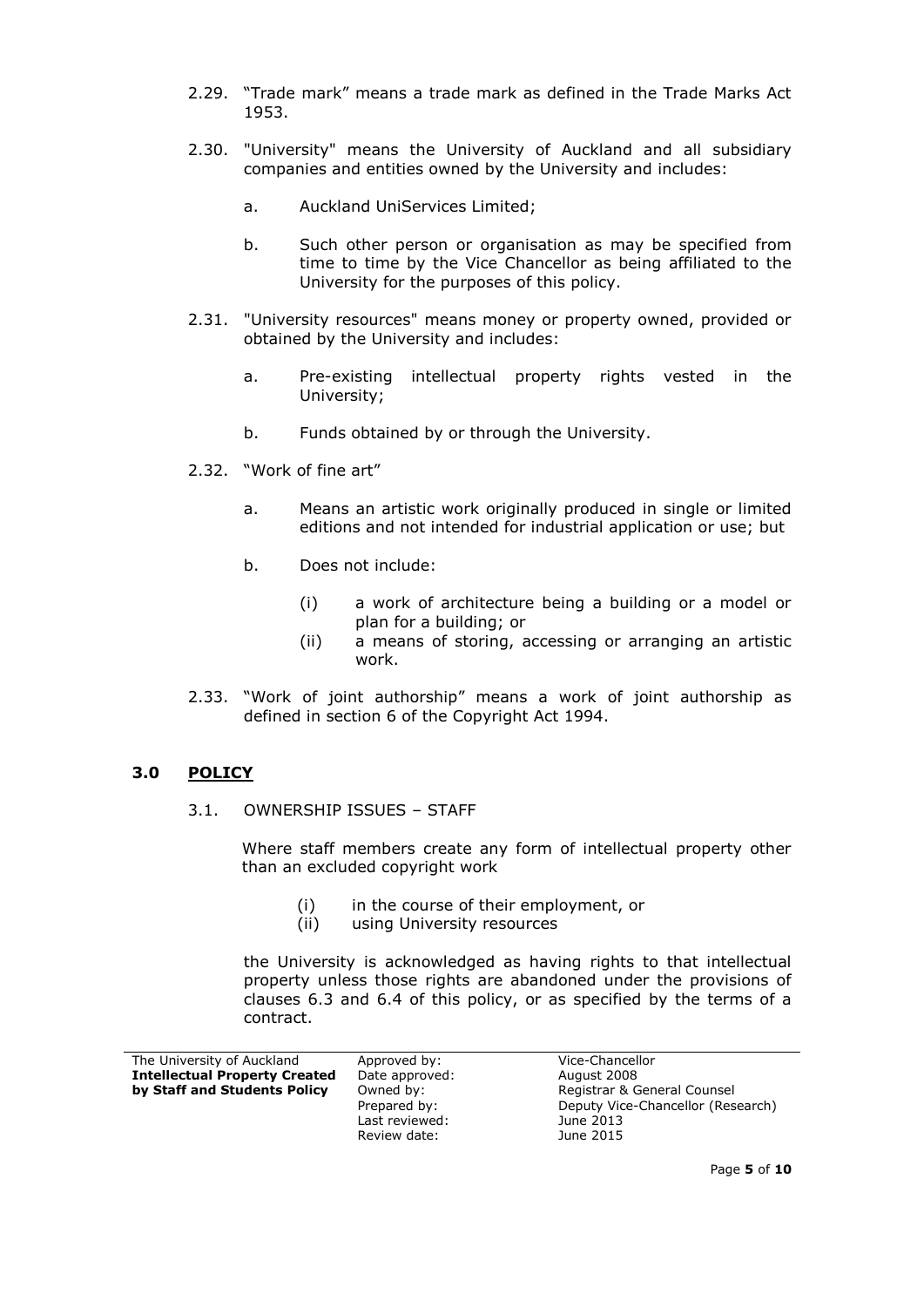- 3.2. The University shall also retain ownership of any physical object or tangible material embodying or incorporating its intellectual property rights.
- 3.3. Subject to the conditions set out in §3.4 and §3.5 the University agrees that copyright in an excluded copyright work belongs in the first instance to the staff member or members who create it unless expressly and separately commissioned by the University independently of any employment agreement.
- 3.4. Where an excluded copyright work is produced in whole or in part in the course of a staff member's employment or using University resources, the University shall have a non exclusive, royalty free, worldwide and irrevocable licence to exploit or use that work either itself or through other academic institutions provided that such exploitation or use
	- a. is confined to the delivery of courses or programmes offered by the University; and
	- b. complies with the prescribed copying limit.
- 3.5. Staff wishing to enter into an agreement of assignment or licence with a third party in relation to any excluded copyright work are to notify the third party of the existence and extent of the University's licence under §3.4.

### **4. OWNERSHIP ISSUES – STUDENTS**

- 4.1. Students do not relinquish their intellectual property rights by enrolling in a course of study offered by or on behalf of the University.
- 4.2. The University may require students to assign their intellectual property rights to itself or a third party as a condition of participation in a particular research project or exercise. In such cases the student shall be given an explanation of the need for such assignment and an opportunity to seek independent legal advice.
- 4.3. The University agrees that students are to be the first owners of copyright in their theses, dissertations and other assessable work.

## **5. MORAL RIGHTS**

5.1. The University undertakes to respect and protect the moral rights which the law confers on staff and students.

The University of Auckland Approved by: Vice-Chancellor **Intellectual Property Created** Date approved: August 2008 **by Staff and Students Policy** Owned by: Registrar & General Counsel

Last reviewed: June 2013 Review date: June 2015

Prepared by: Deputy Vice-Chancellor (Research)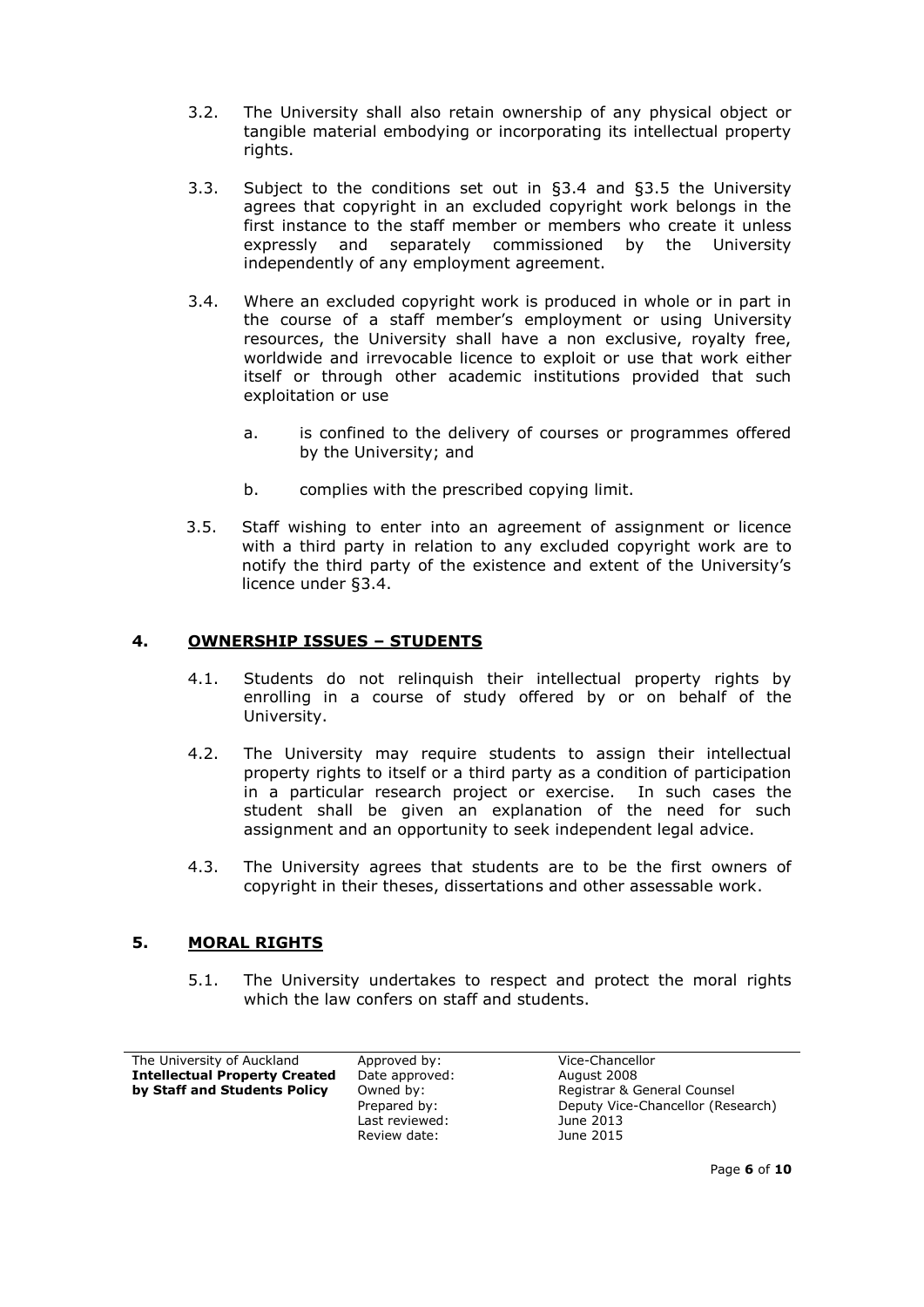- 5.2. The University accepts that the creators of excluded copyright works are to have their full moral rights as first owners of copyright in such works.
- 5.3. The University will not require staff or students to waive their moral rights as a condition of employment or funding.

### **6. IDENTIFICATION AND NOTIFICATION**

- 6.1. When staff or students create intellectual property to which the University has any claim in law or in terms of this policy and which in the creators' view offers possibilities for commercial exploitation the creators shall promptly make that fact known to the Intellectual Property Manager of UniServices Ltd.
- 6.2. Whenever disclosure is made under §6.1, the University may require the staff or students concerned to provide further details of the intellectual property in question including:
	- a. the date upon which the intellectual property was created; the identity of any person or persons who contributed to the creation of the intellectual property;
	- b. the details of any pre-existing intellectual property which was used in creating the intellectual property;
	- c. whether any person other than the creator claims any entitlement or interest in the intellectual property;
	- d. the details of any University facilities or resources used to create the intellectual property;
	- e. the details of any likely existing or potential use for, or commercial exploitation of, the intellectual property;
	- f. any financial or other interest in a third party which might affect the commercial exploitation of the University's intellectual property;
	- g. the details of all expenditure made, and its source, in relation to the creation of the intellectual property.
- 6.3. Within 90 days of first being notified of the existence of intellectual property, or within 90 days of receiving any additional information requested under the provisions of section 6.2, whichever is the later, the University, shall:
	- a. make a decision as to whether it may wish to exploit the intellectual property; and

| The University of Auckland           | Approved by:   | Vice-Chancellor                   |
|--------------------------------------|----------------|-----------------------------------|
| <b>Intellectual Property Created</b> | Date approved: | August 2008                       |
| by Staff and Students Policy         | Owned by:      | Registrar & General Counsel       |
|                                      | Prepared by:   | Deputy Vice-Chancellor (Research) |
|                                      | Last reviewed: | June 2013                         |
|                                      | Review date:   | June 2015                         |
|                                      |                |                                   |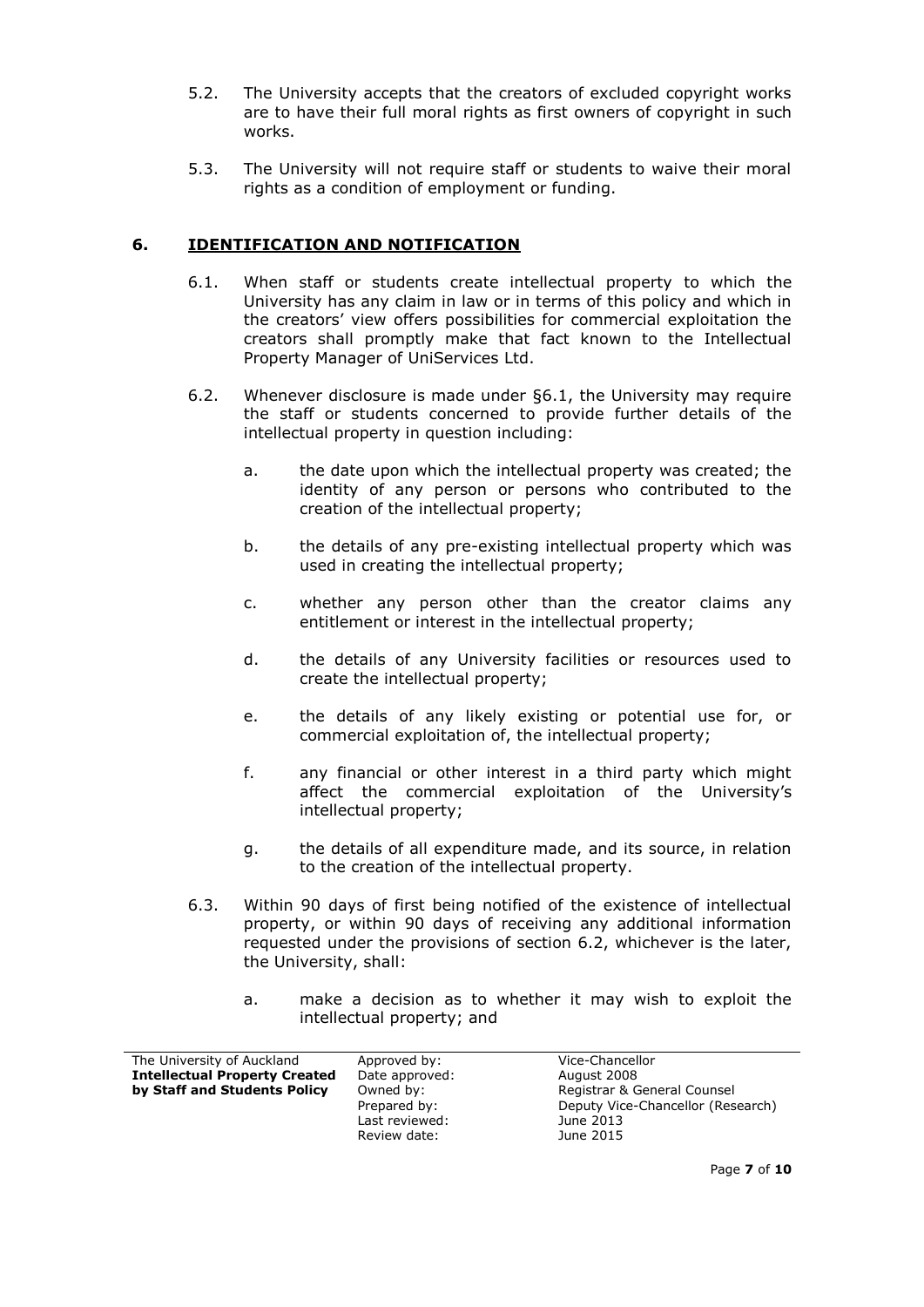- b. communicate that decision to the creator of the intellectual property.
- 6.4. Failure to decide and notify in terms of §6.3 shall be treated as an abandonment by the University of its rights in the intellectual property in question.

## **7. COMMERCIALISATION AND PROTECTION**

- 7.1. The decision whether or not to exploit its rights to intellectual property lies with the University not individual staff or students. The University undertakes to consult with creators as to the appropriate mode of commercialisation.
- 7.2. Staff and students must not do any of the following things in relation to the University's intellectual property:
	- a. Apply for the grant of a patent or other registrable intellectual property right; or
	- b. Enter into any contracts, discussions, or negotiations with third parties without the permission of the University; or
	- c. Knowingly act in any way which is inconsistent with the University's intellectual property rights or which diminishes or lessens the value of those rights.
- 7.3. Staff or students who create intellectual property to which §6.1 relates shall provide the University with all reasonable assistance in its exploitation or development including:
	- a. Providing information when required;
	- b. Executing specified documents;
	- c. Entering into agreements to undertake particular research or produce other stated outcomes;
	- d. Participating in appropriate marketing or promotional activities.
- 7.4. Where staff or students are unwilling or unable to execute documents as provided in §7.4 above, the University shall be deemed to have an irrevocable authority to execute on their behalf any document which is consistent with the objectives of this policy.
- 7.6. The University will share the nett benefits of commercialisation with the creator on an agreed case by case basis.

| The University of Auckland           | Approved by:   | Vice-Chancellor                   |
|--------------------------------------|----------------|-----------------------------------|
| <b>Intellectual Property Created</b> | Date approved: | August 2008                       |
| by Staff and Students Policy         | Owned by:      | Registrar & General Counsel       |
|                                      | Prepared by:   | Deputy Vice-Chancellor (Research) |
|                                      | Last reviewed: | June 2013                         |
|                                      | Review date:   | June 2015                         |
|                                      |                |                                   |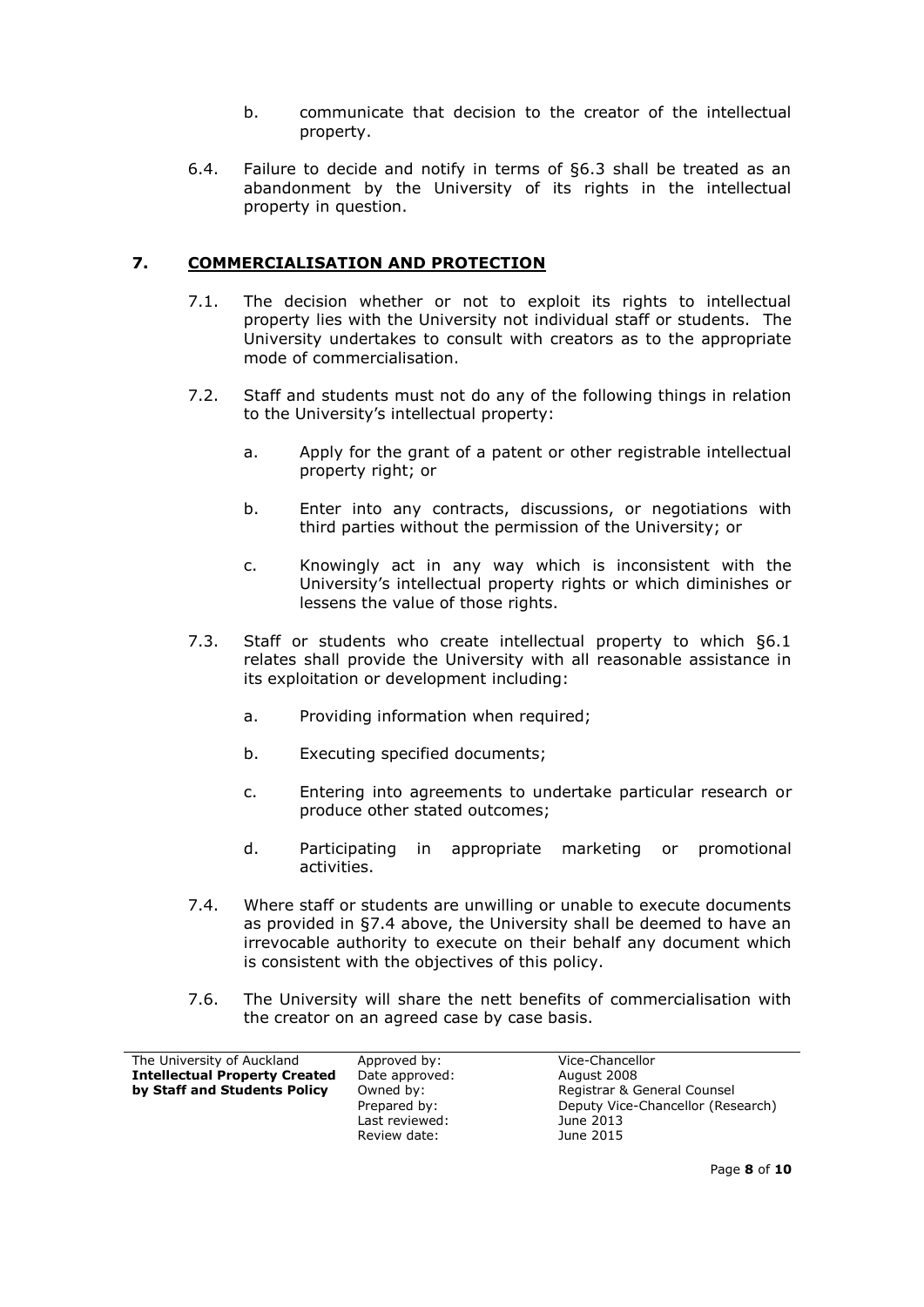# **8. PUBLICATION AND INFORMATION EXCHANGE**

- 8.1. In accordance with its obligation to protect and enhance academic freedom, the University acknowledges the right of staff and students to:
	- a. Exchange information with colleagues in other academic and research institutions;
	- b. Present and publish the results of their research and scholarly endeavours in a full and timely way.
- 8.2. Where such exchange, presentation or publication may diminish the value of or opportunity to exploit the contained intellectual property, staff and students must notify the University of their intention to disclose this information. The University may in particular cases, and for a limited period, require staff and students to:
	- a. Inform the recipients of information relating to the Intellectual Property or the physical material embodying it that they:
		- (i) may only use the information or material for stated purposes;
		- (ii) may not further disclose the information (or transmit the material) without the consent of the University.
	- b. Suspend publication or presentation of all or part of particular research outcomes for as long as may be reasonably necessary for the University to complete the successful commercialisation of those outcomes or comply with the University's pre-existing obligations to third parties. In normal circumstances such a period would not be expected to exceed twelve months and staff and students would usually be informed of the need to restrict publication or disclosure before they embark on the research in question. Agreements with third parties containing such restrictions must first be submitted to the Deputy Vice-Chancellor (Research) for approval;
	- c. In the case of research in fulfilment of a contract, the terms of the contract related to publication shall apply.
- 8.3. The University shall take all steps necessary so as to ensure that the protection and/or commercialisation of Intellectual Property consistent with the provisions of §8.2 does not unreasonably delay the conferment of a degree or other academic qualification on the creator of the intellectual property.

| The University of Auckland           | Approved by:   | Vice-Chancellor |
|--------------------------------------|----------------|-----------------|
| <b>Intellectual Property Created</b> | Date approved: | August 2008     |
| by Staff and Students Policy         | Owned by:      | Registrar & Gen |
|                                      | Prepared by:   | Deputy Vice-Cha |
|                                      | Last reviewed: | June 2013       |
|                                      | Review date:   | June 2015       |
|                                      |                |                 |